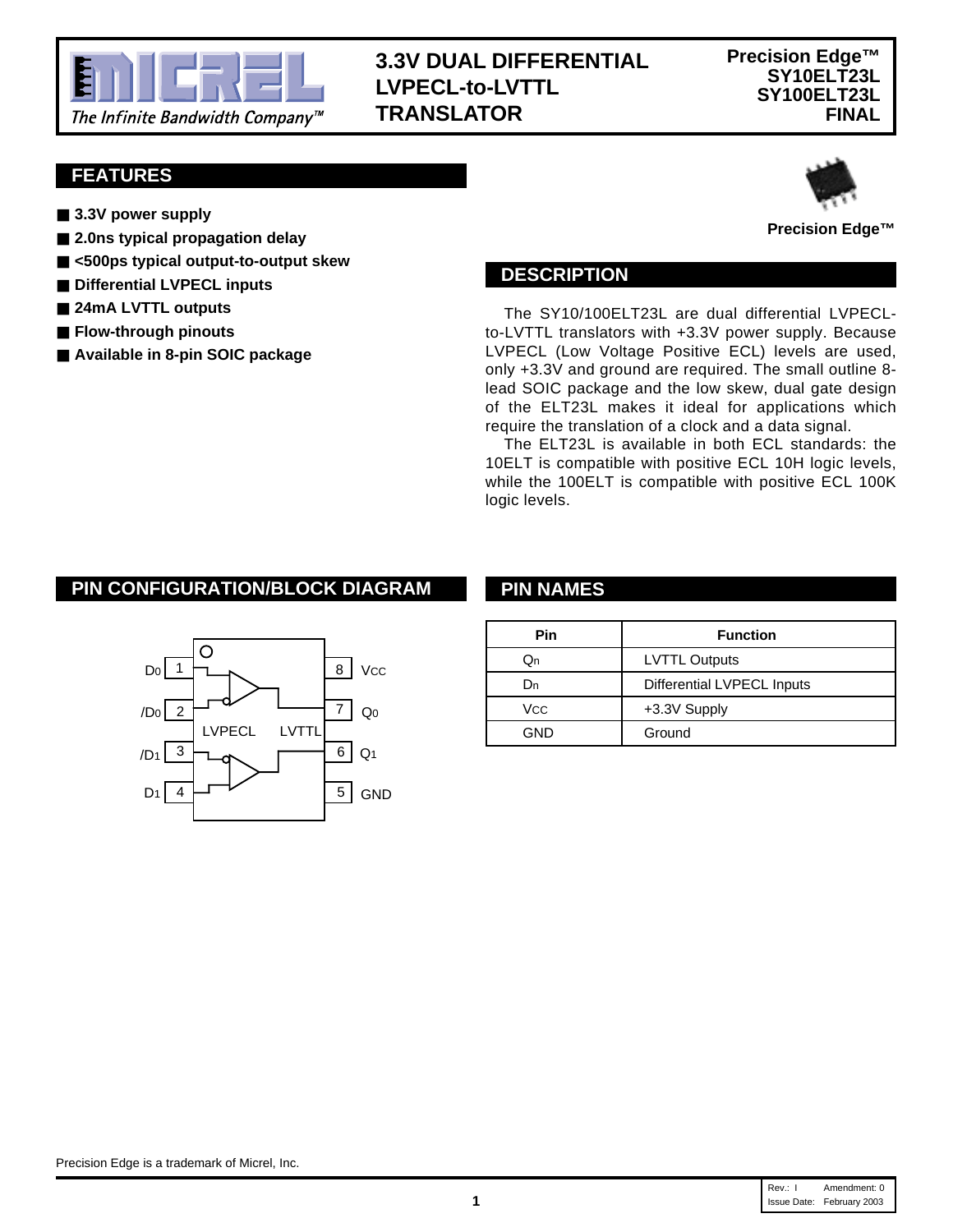## **ABSOLUTE MAXIMUM RATINGS(1)**

| <b>Symbol</b> | <b>Paramter</b>                                  | Value                  | Unit         |
|---------------|--------------------------------------------------|------------------------|--------------|
| Vcc           | Power Supply Voltage                             | $-0.5$ to $+3.8$       | V            |
| V١            | <b>PECL Input Voltage</b>                        | $0V$ to $Vcc+0.5$      |              |
| Vo            | Voltage Applied to<br>Output at HIGH State       | $-0.5$ to Vcc          |              |
| lo            | <b>Current Applied to</b><br>Output at LOW State | Twice the<br>Rated IOL | mA           |
| Tstore        | Storage Temperature                              | $-65$ to $+150$        | °C           |
| Tamb          | <b>Operating Temperature</b>                     | $-40$ to $+85$         | $^{\circ}$ C |

#### **NOTE:**

1. Permanent device damage may occur if ABSOLUTE MAXIMUM RATINGS are exceeded. This is a stress rating only and functional operation is not implied at conditions other than those detailed in the operational sections of this data sheet. Exposure to ABSOLUTE MAXIMUM RATlNG conditions for extended periods may affect device reliability.

## **LVTTL DC ELECTRICAL CHARACTERISTICS**

#### $Vcc = +3.3V \pm 5%$

|        |                                     | $TA = -40^{\circ}C$ |        | $TA = 0^{\circ}C$        |        | $TA = +25^{\circ}C$ |        | $Ta = +85^{\circ}C$ |        |      |                  |
|--------|-------------------------------------|---------------------|--------|--------------------------|--------|---------------------|--------|---------------------|--------|------|------------------|
| Symbol | <b>Parameter</b>                    | Min.                | Max.   | Min.                     | Max.   | Min.                | Max.   | Min.                | Max.   | Unit | <b>Condition</b> |
| Vон    | Output HIGH Voltage                 | 2.0                 |        | 2.0                      | —      | 2.0                 |        | 2.0                 |        |      | $IOH = -3.0mA$   |
| VOL    | Output LOW Voltage                  |                     | 0.5    | $\overline{\phantom{0}}$ | 0.5    |                     | 0.5    |                     | 0.5    |      | $IoL = 24mA$     |
| Icc    | <b>Power Supply Current</b>         |                     | 30     | —                        | 30     |                     | 30     |                     | 30     | mA   |                  |
| los    | <b>Output Short Circuit Current</b> | $-80$               | $-240$ | $-80$                    | $-240$ | $-80$               | $-240$ | $-80$               | $-240$ | mA   | $V$ OUT = $0V$   |

# **LVPECL DC ELECTRICAL CHARACTERISTICS**

 $VCC = +3.3V \pm 5%$ 

|                       |                                                      | $TA = -40^{\circ}C$ |      |              |              | $TA = 0^{\circ}C$ |              |              | $TA = +25^{\circ}C$ |              |              | $TA = +85^{\circ}C$ |              |      |
|-----------------------|------------------------------------------------------|---------------------|------|--------------|--------------|-------------------|--------------|--------------|---------------------|--------------|--------------|---------------------|--------------|------|
| Symbol                | <b>Parameter</b>                                     | Min.                | Typ. | Max.         | Min.         | Typ.              | Max.         | Min.         | Typ.                | Max.         | Min.         | Typ.                | Max.         | Unit |
| lін                   | Input HIGH Current                                   |                     |      | 150          |              |                   | 150          |              |                     | 150          |              |                     | 150          | μA   |
| <b>IIL</b>            | Input LOW Current                                    | 0.5                 |      |              | 0.5          |                   |              | 0.5          |                     |              | 0.5          |                     |              | μA   |
| <b>VCMR</b>           | Common Mode Range                                    | 1.5                 |      | Vcc          | 1.5          |                   | Vcc          | 1.5          |                     | <b>Vcc</b>   | 1.5          |                     | Vcc          | V    |
| <b>V<sub>PP</sub></b> | Minimum Peak-to-Peak<br>Input <sup>(1)</sup>         | 200                 |      |              | 200          |                   |              | 200          |                     |              | 200          |                     |              | mV   |
| <b>VIH</b>            | Input HIGH Voltage <sup>(2)</sup><br>10ELT<br>100ELT | 2070<br>2135        |      | 2410<br>2420 | 2130<br>2135 |                   | 2460<br>2420 | 2170<br>2135 |                     | 2490<br>2420 | 2130<br>2135 |                     | 2565<br>2420 | mV   |
| VIL                   | Input LOW Voltage <sup>(2)</sup><br>10ELT<br>100ELT  | 1350<br>1490        |      | 1800<br>1825 | 1350<br>1490 |                   | 1820<br>1825 | 1350<br>1490 |                     | 1820<br>1825 | 1350<br>1490 |                     | 1820<br>1825 | mV   |

#### **NOTES:**

1. 200mV input guarantees full logic at output.

2. These values are for  $Vcc = 3.3V$ . Level Specifications will vary 1:1 with Vcc.

## **TRUTH TABLE**

| Open | Open |  |
|------|------|--|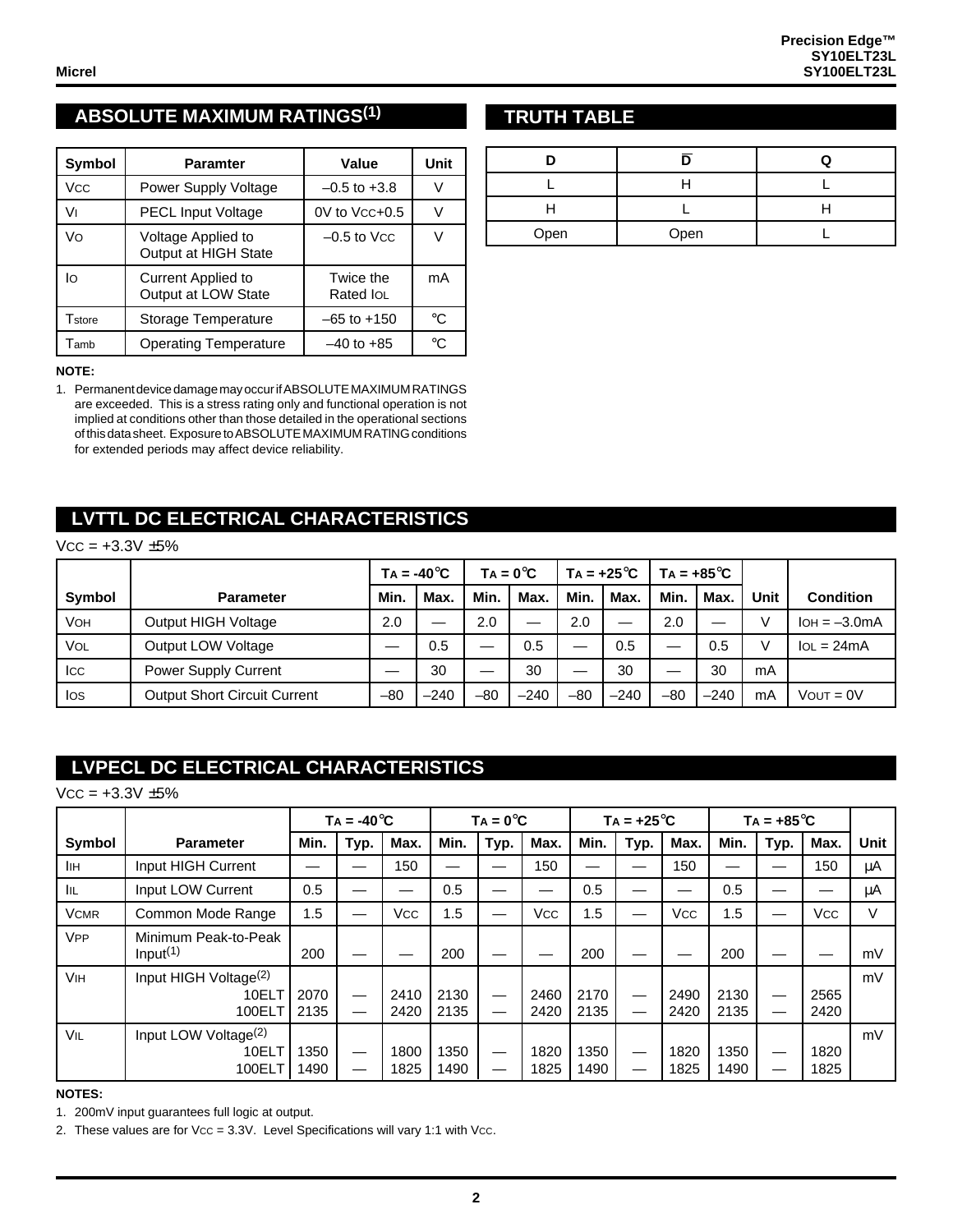# **AC ELECTRICAL CHARACTERISTICS**

#### $Vcc = +3.3V \pm 5%$

|               |                                          | $TA = -40^{\circ}C$ |      | $TA = 0^{\circ}C$ |      | $TA = +25^{\circ}C$ |      | $TA = +85^{\circ}C$ |      |             |                  |
|---------------|------------------------------------------|---------------------|------|-------------------|------|---------------------|------|---------------------|------|-------------|------------------|
| Symbol        | <b>Parameter</b>                         | Min.                | Max. | Min.              | Max. | Min.                | Max. | Min.                | Max. | <b>Unit</b> | <b>Condition</b> |
| tPLH<br>tPHL  | Propagation Delay                        | 1.5                 | 2.5  | 1.5               | 2.5  | .5                  | 2.5  | 1.5                 | 2.5  | ns          | $CL = 20pF$      |
| tskpp         | Part-to-Part Skew <sup>(1,4)</sup>       |                     | 0.5  | —                 | 0.5  | —                   | 0.5  |                     | 0.5  | ns          | $CL = 20pF$      |
| $ts$ kew $++$ | Within-Device Skew $(2,4)$               |                     | 0.3  | _                 | 0.3  |                     | 0.3  | —                   | 0.3  | ns          | $CL = 20pF$      |
| tskew– –      | Within-Device Skew $(3,4)$               |                     | 0.3  |                   | 0.3  |                     | 0.3  | —                   | 0.3  | ns          | $CL = 20pF$      |
| tr<br>tf      | Output Rise/Fall Time<br>1.0V to 2.0V    | 0.5                 | 1.0  | 0.5               | 1.0  | 0.5                 | 1.0  | 0.5                 | 1.0  | ns          | $CL = 20pF$      |
| fMAX          | Maximum Input Frequency <sup>(5,6)</sup> | 160                 |      | 160               |      | 160                 |      | 160                 |      | <b>MHz</b>  | $CL = 20pF$      |

#### **NOTES:**

1. Device-to-Device Skew considering HIGH-to-HIGH transitions at common Vcc level.

2. Within-Device Skew considering HIGH-to-HIGH transitions at common Vcc level.

3. Within-Device Skew considering LOW-to-LOW transitions at common Vcc level.

4. All skew parameters are guaranteed but not tested.

5. Frequency at which output levels will meet a 0.8V to 2.0V minimum swing.

6. The fmax value is specified as the minimum guaranteed maximum frequency. Actual operational maximum frequency may be greater.

#### **PRODUCT ORDERING CODE**

| Ordering<br>Code | Package<br>Type | <b>Operating</b><br>Range | <b>Marking</b><br>Code | Ordering<br>Code             | Package<br>Type | <b>Operating</b><br>Range | <b>Marking</b><br>Code |
|------------------|-----------------|---------------------------|------------------------|------------------------------|-----------------|---------------------------|------------------------|
| SY10ELT23LZC     | $Z8-1$          | Commercial                | HEL23L                 | SY10ELT23LZI <sup>(1)</sup>  | Z8-1            | Industrial                | HEL23L                 |
| SY10ELT23LZCTR*  | $Z8-1$          | Commercial                | HEL23L                 | SY10ELT23LZITR*(1)           | $Z8-1$          | Industrial                | HEL23L                 |
| SY100ELT23LZC    | $Z8-1$          | Commercial                | XEL23L                 | SY100ELT23LZI <sup>(1)</sup> | $Z8-1$          | Industrial                | XEL23L                 |
| SY100ELT23LZCTR* | $Z8-1$          | Commercial                | XEL23L                 | SY100ELT23LZITR*(1)          | $Z8-1$          | Industrial                | XEL <sub>23L</sub>     |

\*Tape and Reel

**Note 1.** Recommended for new designs.